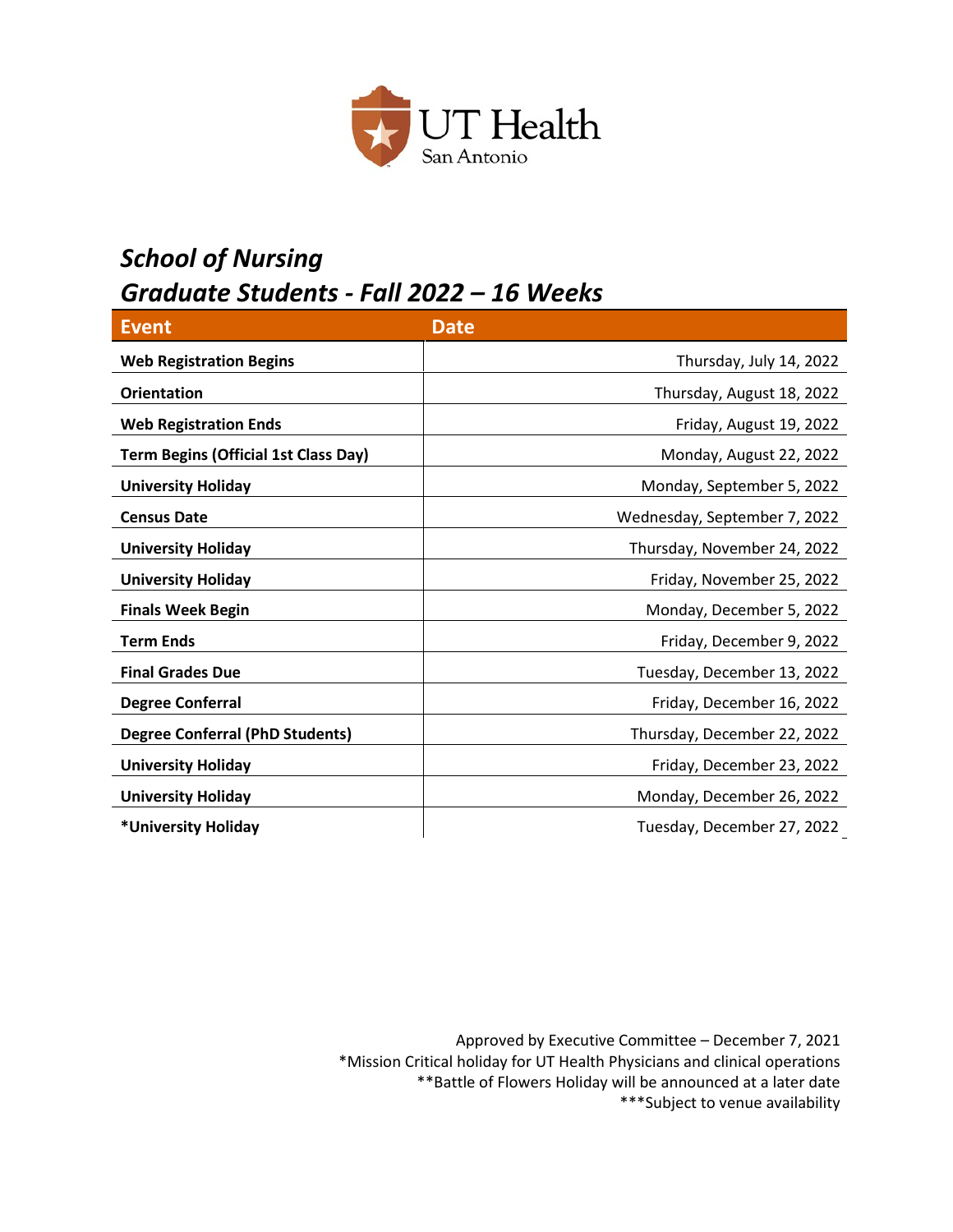

### *School of Nursing Graduate Students -Spring 2023 – 16 Weeks*

| <b>Event</b>                                | <b>Date</b>                 |
|---------------------------------------------|-----------------------------|
| <b>Web Registration Begins</b>              | Thursday, November 17, 2022 |
| <b>University Holiday</b>                   | Monday, January 2, 2023     |
| <b>Web Registration Ends</b>                | Friday, January 6, 2023     |
| <b>Term Begins (Official 1st Class Day)</b> | Monday, January 9, 2023     |
| <b>University Holiday</b>                   | Monday, January 16, 2023    |
| <b>Census Date</b>                          | Wednesday, January 25, 2023 |
| <b>University Holiday</b>                   | Monday, February 20, 2023   |
| <b>Spring Break Begins</b>                  | Monday, March 13, 2023      |
| <b>Spring Break Ends</b>                    | Friday, March 17, 2023      |
| **University Holiday                        | Friday, April 28, 2023      |
| <b>Finals Week Begins</b>                   | Monday, May 1, 2023         |
| <b>Term Ends</b>                            | Friday, May 5, 2023         |
| <b>Final Grades Due</b>                     | Tuesday, May 9, 2023        |
| <b>Degree Conferral</b>                     | Friday, May 12, 2023        |
| <b>Degree Conferral (PhD Students)</b>      | Friday, May 19, 2023        |
| <b>***Graduation Ceremony</b>               | <b>TBD</b>                  |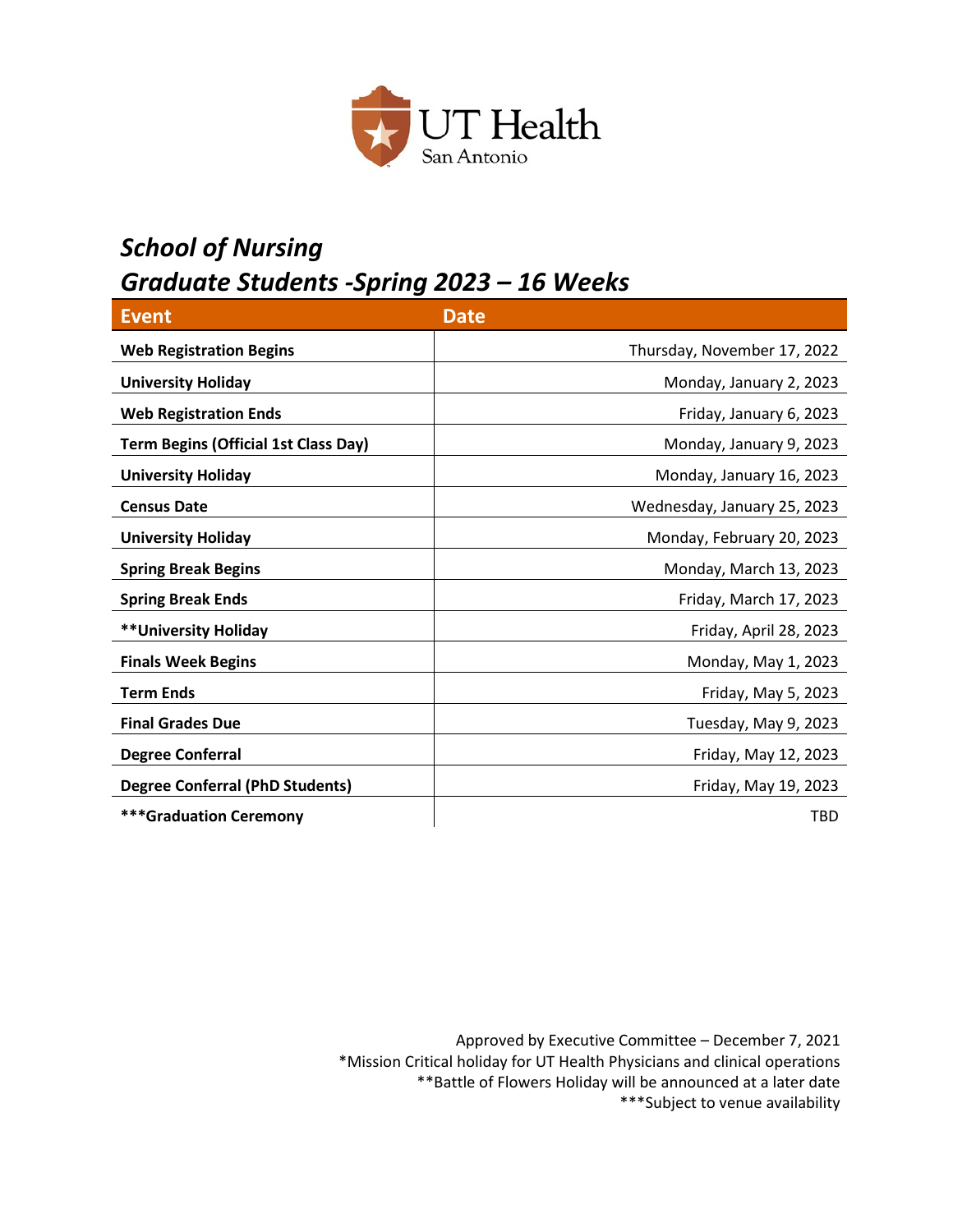

#### *School of Nursing Graduate Students – Summer 2023 – 13 Weeks*

| <b>Event</b>                                | <b>Date</b>              |
|---------------------------------------------|--------------------------|
| <b>Web Registration Begins</b>              | Monday, April 3, 2023    |
| <b>Web Registration Ends</b>                | Friday, May 12, 2023     |
| <b>Term Begins (Official 1st Class Day)</b> | Monday, May 15, 2023     |
| <b>University Holiday</b>                   | Monday, May 29, 2023     |
| <b>Census Date</b>                          | Wednesday, May 31, 2023  |
| <b>University Holiday</b>                   | Tuesday, July 4, 2023    |
| <b>Term Ends</b>                            | Friday, August 11, 2023  |
| <b>Final Grades Due</b>                     | Tuesday, August 15, 2023 |
| <b>Degree Conferral</b>                     | Friday, August 18, 2023  |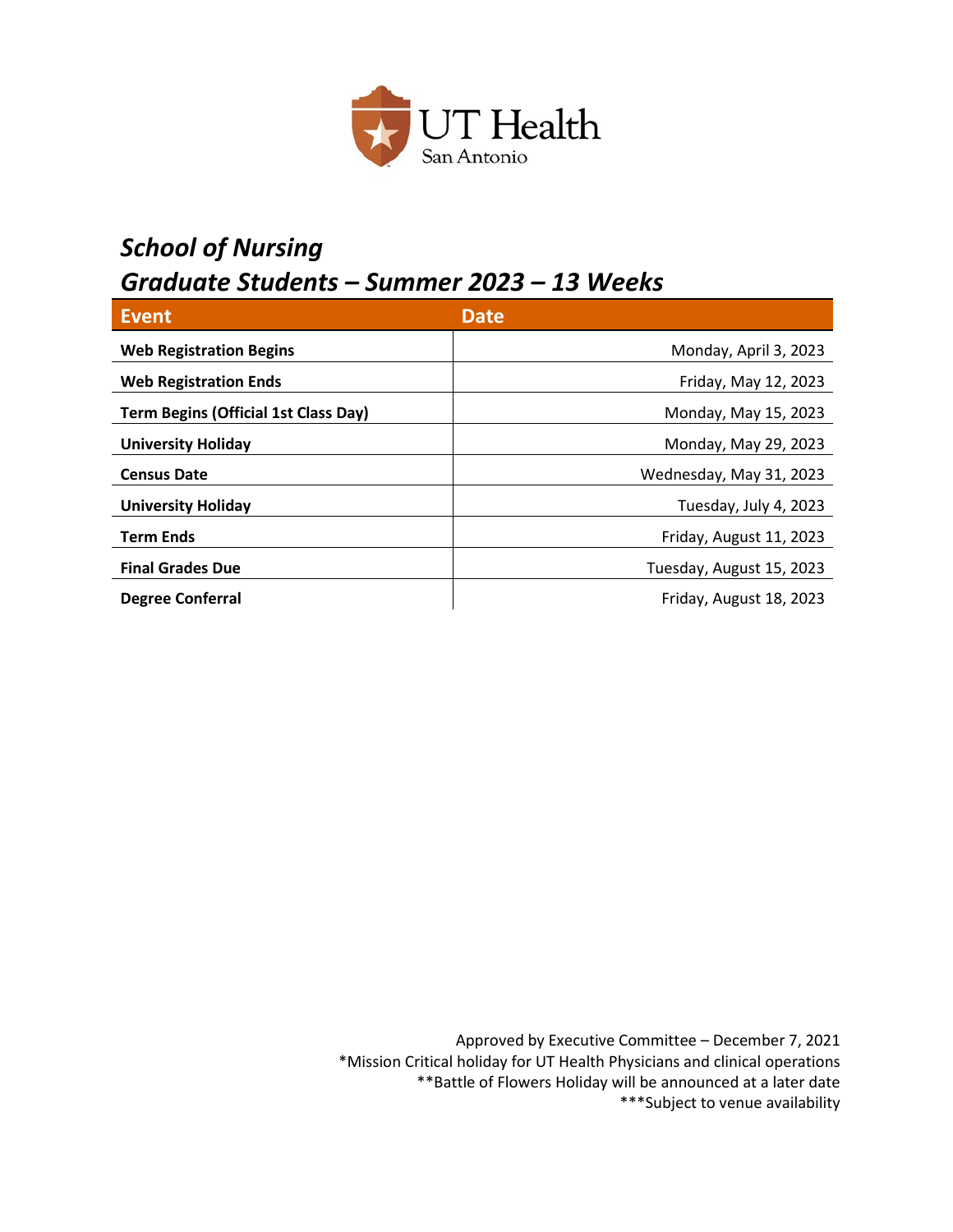

### *School of Nursing*

## *BSN (Traditional & Accelerated) – Fall 2022 – 16 Weeks*

| <b>Event</b>                                                     | <b>Date</b>                  |
|------------------------------------------------------------------|------------------------------|
| <b>Web Registration Begins (8th Semester)</b>                    | Monday, July 11, 2022        |
| <b>Web Registration Begins (7th Semester)</b>                    | Tuesday, July 12, 2022       |
| <b>Web Registration Begins (6th Semester)</b>                    | Wednesday, July 13, 2022     |
| <b>Web Registration Begins (5th semester</b><br>and accelerated) | Thursday, July 14, 2022      |
| <b>New Student Orientation</b>                                   | Friday, August 19, 2022      |
| <b>Web Registration Ends</b>                                     | Friday, August 19, 2022      |
| <b>Term Begins (Official 1st Class Day)</b>                      | Monday, August 22, 2022      |
| <b>University Holiday</b>                                        | Monday, September 5, 2022    |
| <b>Census Date</b>                                               | Wednesday, September 7, 2022 |
| <b>University Holiday</b>                                        | Thursday, November 24, 2022  |
| <b>University Holiday</b>                                        | Friday, November 25, 2022    |
| <b>Finals Week Begins</b>                                        | Monday, December 5, 2022     |
| <b>Term Ends</b>                                                 | Friday, December 9, 2022     |
| <b>Final Grades Due</b>                                          | Tuesday, December 13, 2022   |
| <b>Degree Conferral</b>                                          | Friday, December 16, 2022    |
| <b>University Holiday</b>                                        | Friday, December 23, 2022    |
| <b>University Holiday</b>                                        | Monday, December 26, 2022    |
| *University Holiday                                              | Tuesday, December 27, 2022   |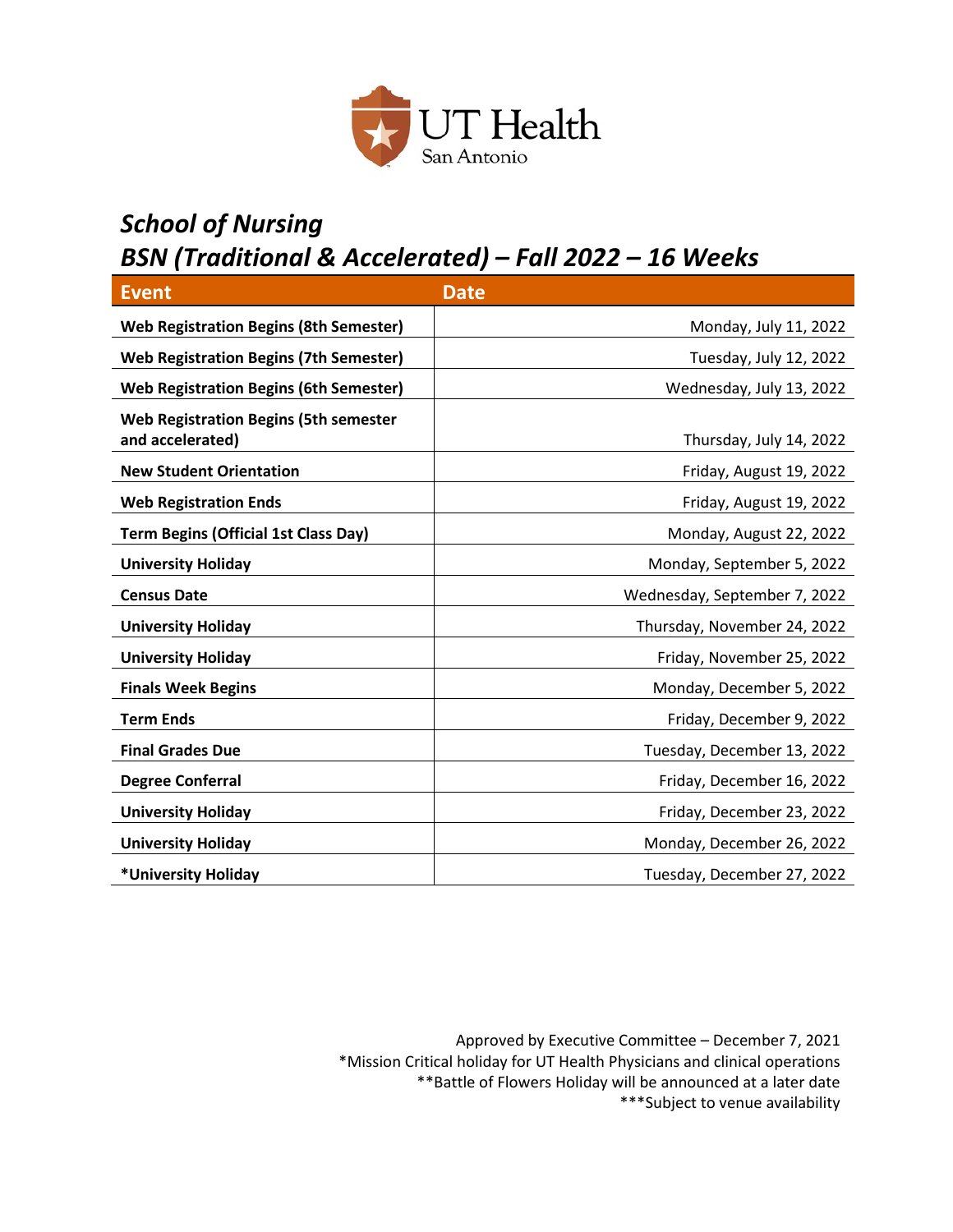

### *School of Nursing*

## *BSN (Traditional & Accelerated)- Spring 2023 – 16 Weeks*

| <b>Event</b>                                              | <b>Date</b>                  |
|-----------------------------------------------------------|------------------------------|
| <b>Web Registration Begins (8th Semester)</b>             | Monday, November 14, 2022    |
| <b>Web Registration Begins (7th Semester)</b>             | Tuesday, November 15, 2022   |
| <b>Web Registration Begins (6th Semester)</b>             | Wednesday, November 16, 2022 |
| Web Registration Beings (5th Semester and<br>accelerated) | Thursday, November 17, 2022  |
| <b>University Holiday</b>                                 | Monday, January 2, 2023      |
| <b>Web Registration Ends</b>                              | Friday, January 6, 2023      |
| <b>New Student Orientation</b>                            | Friday, January 6, 2023      |
| <b>Term Begins (Official 1st Class Day)</b>               | Monday, January 9, 2023      |
| <b>University Holiday</b>                                 | Monday, January 16, 2023     |
| <b>Census Date</b>                                        | Wednesday, January 25, 2023  |
| <b>University Holiday</b>                                 | Monday, February 20, 2023    |
| <b>Spring Break Begins</b>                                | Monday, March 13, 2023       |
| <b>Spring Break Ends</b>                                  | Friday, March 17, 2023       |
| ** University Holiday                                     | Friday, April 28, 2023       |
| <b>Finals Week Begins</b>                                 | Monday, May 1, 2023          |
| <b>Term Ends</b>                                          | Friday, May 5, 2023          |
| <b>Final Grades Due</b>                                   | Tuesday, May 9, 2023         |
| <b>Degree Conferral</b>                                   | Friday, May 12, 2023         |
| <b>***Graduation Ceremony</b>                             | <b>TBD</b>                   |